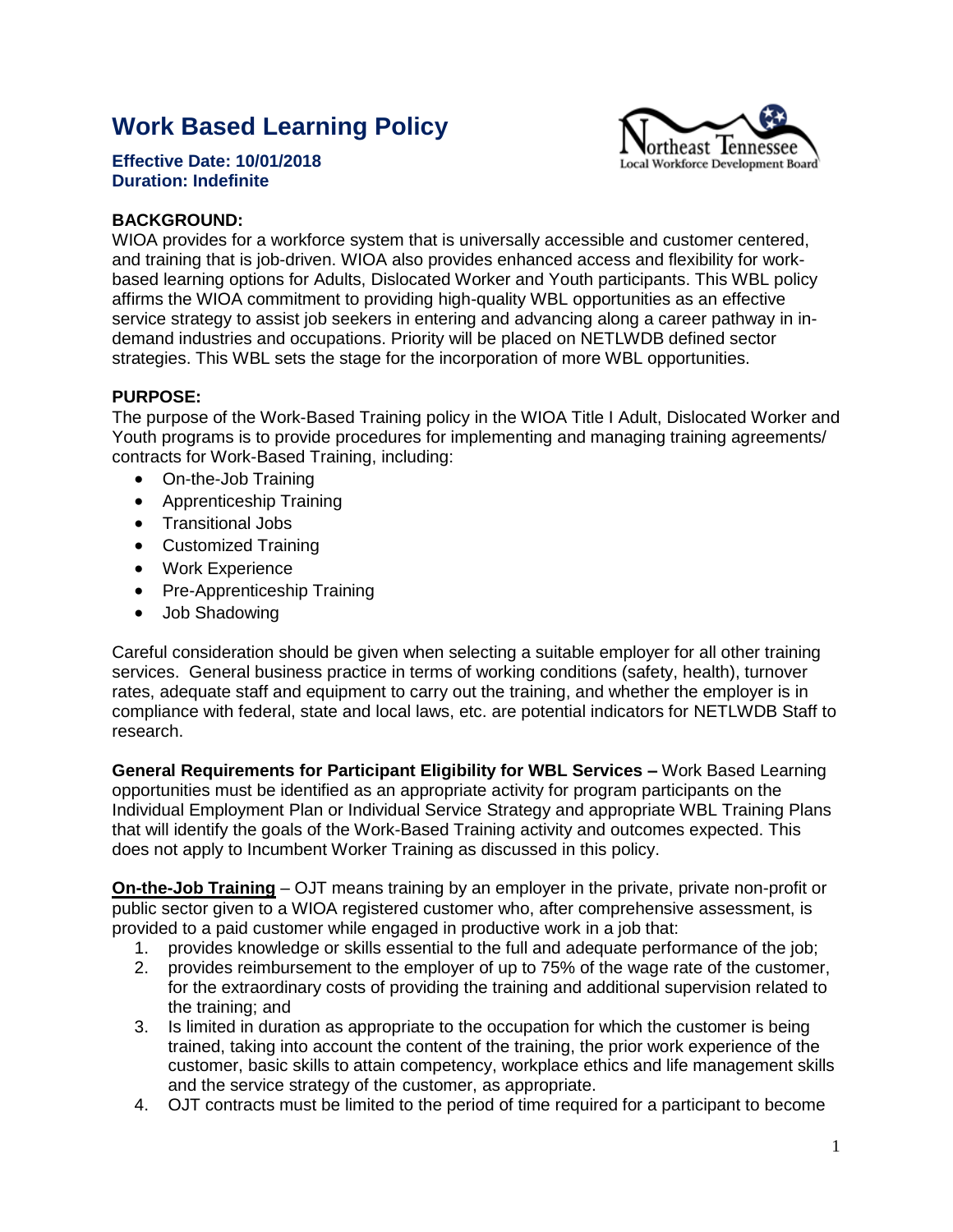proficient in the occupation.

- 5. Employers may be reimbursed up to 50 percent of the wage rate of an OJT participant (not to exceed the Federal hourly wage rate maximum). This reimbursement rate may be increased for OJT [contracts](https://www.law.cornell.edu/definitions/index.php?width=840&height=800&iframe=true&def_id=77b4eb8b15df766568784291d74c9882&term_occur=2&term_src=Title%3A20%3AChapter%3AV%3APart%3A680%3ASubpart%3AF%3A680.730) described in § 680.320(a)(1) up to 75 percent, when taking into account the following factors:
	- The characteristics of the [participants](https://www.law.cornell.edu/definitions/index.php?width=840&height=800&iframe=true&def_id=e5c194c12e0425fc7d053bfdb3aeef52&term_occur=1&term_src=Title%3A20%3AChapter%3AV%3APart%3A680%3ASubpart%3AF%3A680.730) taking into consideration whether they are "individuals with barriers to employment," as defined in [WIOA](https://www.law.cornell.edu/definitions/index.php?width=840&height=800&iframe=true&def_id=c65248b637fecb3bc87b5095b19b494d&term_occur=1&term_src=Title%3A20%3AChapter%3AV%3APart%3A680%3ASubpart%3AF%3A680.730) sec. 3(24);
	- The size of the [employer,](https://www.law.cornell.edu/definitions/index.php?width=840&height=800&iframe=true&def_id=f5fa1bd336151038ef33802286d066eb&term_occur=1&term_src=Title%3A20%3AChapter%3AV%3APart%3A680%3ASubpart%3AF%3A680.730) with an emphasis on small businesses;
	- The quality of [employer-](https://www.law.cornell.edu/definitions/index.php?width=840&height=800&iframe=true&def_id=f5fa1bd336151038ef33802286d066eb&term_occur=2&term_src=Title%3A20%3AChapter%3AV%3APart%3A680%3ASubpart%3AF%3A680.730)provided training and advancement opportunities, for example if the OJT [contract](https://www.law.cornell.edu/definitions/index.php?width=840&height=800&iframe=true&def_id=77b4eb8b15df766568784291d74c9882&term_occur=3&term_src=Title%3A20%3AChapter%3AV%3APart%3A680%3ASubpart%3AF%3A680.730) is for an in-demand occupation and will lead to an industryrecognized credential; and
	- Other factors [Local WDB](https://www.law.cornell.edu/definitions/index.php?width=840&height=800&iframe=true&def_id=6f668ef49abc1e8a3f0f1f93f7a15a8a&term_occur=2&term_src=Title%3A20%3AChapter%3AV%3APart%3A680%3ASubpart%3AF%3A680.730) may determine to be appropriate may include the number of employees participating, wage and benefit levels of the employees (both at present and after completion), and relation of the training to the competitiveness of the [participant.](https://www.law.cornell.edu/definitions/index.php?width=840&height=800&iframe=true&def_id=e5c194c12e0425fc7d053bfdb3aeef52&term_occur=2&term_src=Title%3A20%3AChapter%3AV%3APart%3A680%3ASubpart%3AF%3A680.730)
	- [Local WDBs](https://www.law.cornell.edu/definitions/index.php?width=840&height=800&iframe=true&def_id=6f668ef49abc1e8a3f0f1f93f7a15a8a&term_occur=3&term_src=Title%3A20%3AChapter%3AV%3APart%3A680%3ASubpart%3AF%3A680.730) must document the factors used when deciding to increase the wage reimbursement levels above 50 percent up to 75 percent.

OJTs may be provided to eligible and appropriate Adults, Dislocated Workers and Youth aged 18 and above. OJTs may be provided under contract with an employer in the private sector, private non-profit sector or public sector and developed based upon assessed employer need. Individuals may be identified as a candidate for OJT contracts by NETLWDA staff or by employers, as appropriate. WIOA funds may be used to reimburse up to 50% of wages paid by employer for extraordinary costs of training. Employers are not required to document such extraordinary cost. Incremental training/performance benchmarks will be outlined in each contract. Reimbursement may be provided upon completion of identified performance benchmarks. Contracts may not be executed with an employer who has exhibited a "pattern of failing" to provide participants with continued long-term employment with wages, benefits and working conditions that are equal to those provided regular employees who have worked a similar length of time and are doing similar work. No funds shall be used to provide OJT opportunities for any business which has relocated to an area until 120 days from the date the company opened, with staff working at the Tennessee and LWDA location, if such relocation has resulted in the loss of employment at the company's original location. An employer must provide documentation of a valid workers' compensation policy. The employer must provide documentation that no employees are on layoff status in the training job classification and training must be full time and result in full time employment. Where possible, training should result in job advancement, increased earnings and additional skills and opportunity should exist for job advancement.

For an employed worker, the individual must be earning less than or equal to the self-sufficiency wage as determined by the NETLWDB at the time of training. The training outlined for an employed worker must indicate that the occupational skills to be acquired are an upgrade of existing skills and that a specified earnings increase will occur upon successful completion. OJT contracts will be primarily executed for unemployed individuals prior to enrollment. An OJT program may be executed for an employed worker when the employee is not earning a selfsufficient wage, other requirements are met as outlined in this policy statement, and the training relates to the introduction of new technologies; introduction to new production or service procedures; the upgrading to new jobs that require additional skills; workplace literacy, or other appropriate purpose identified by the NETLWDB.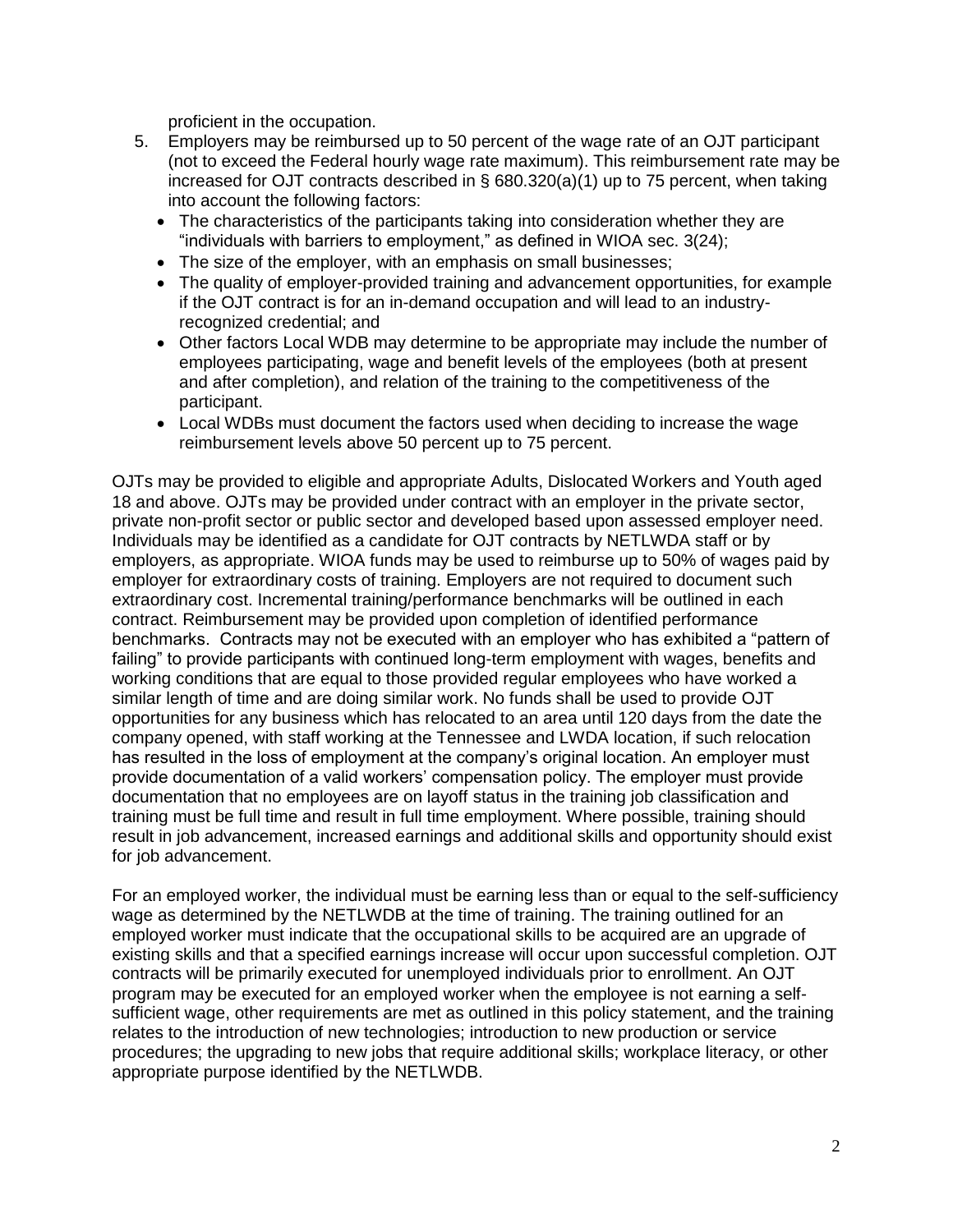Funding for OJT programs will be limited to the period of time required for a participant to become proficient in the job for which the training is designed. In determining the appropriate length of the contract, consideration should be given to the skill requirements of the job, the academic and occupational skill level of the participant, prior work experience and the participant's Individual Employment Plan/Individual Service Strategy. Contracts will be executed only for occupations classified at a Level 3 or above, as outlined in the Specific Vocational Preparation (SVP) rating system. OJT contracts will be time limited and may not exceed twelve months. OJT contracts may be written for jobs which pay at least \$9.50 per hour. Preference may be given to those positions that enable the LWDA to achieve mandated performance criteria. Payments made to an employer may not exceed \$12,000 total reimbursement per individual being trained. Payment will be made to the employer upon the participant's documented successful completion of training.

If an employer fails to provide a participant with long-term employment, wages, benefits and/or working conditions equal to those provided to regular employees, the employer has failed the OJT contract and will not be eligible for future contracts. Such employers may be provided another opportunity to participate in training if they make a request for reconsideration and if the circumstances attributed to the failure have changed. However, an employer who exhibits or has exhibited a pattern of failure will not be eligible to participate in future OJT contracts. To determine a pattern of failure, the following will be taken into consideration: the number of individuals who participated in training programs; number of participants who completed training and continued employment with the employer; length of time participants were employed after training; average length of employment for other "new hires" in similar occupations; average hourly wage of participants after training; and average hourly wage of other individuals (similarly employed) following a length of time equal to the training received by the participants.

NETLWDB staff will review the status of WIOA participants compared to regular employees to determine the employer's success or failure with WIOA/TAA training contracts, including previous WIOA OJT contracts. Should these findings indicate a pattern of failure, the employer will be asked to provide a narrative explanation that may justify a lower retention rate for participants as compared to regular employees. For example, participants may have quit voluntarily or may have been terminated for cause or unforeseeable changes in business conditions. Consideration will be given to employers who demonstrate less than 20% turnover. OJT will follow a procedure with integrity and policies which institutionalize ethical practices. The following outlines the process that will be utilized for review and action of these requests.

- Employers must provide job descriptions that include required skill levels, competencies to be attained, pre-requisites for entering training, etc.; number of individuals to be trained; length of training period; wages to be paid during training; retention assurances; amount of funds requested; and curriculum outline and time frame for recruitment, selection, hiring, training and follow-up.
- If an employer has had previous OJT contracts, data on completion rates, retention rates and wage levels of individuals who participated in an OJT contract must be provided. The Pre-award certification must be provided.
- OJT requests should be submitted in writing at least 10 working days prior to required training start date. Upon receipt of written request, administrative entity staff will review employer training information and request any additional data needed for the decision process. NETLWDB staff will ensure that OJT requests meet basic contract requirements. Requests not meeting requirements will not be forwarded for review.
- A full report will be made of approvals, denials, or requests for additional information at the next regularly scheduled meeting of the NETLWDB. (Note: Companies requesting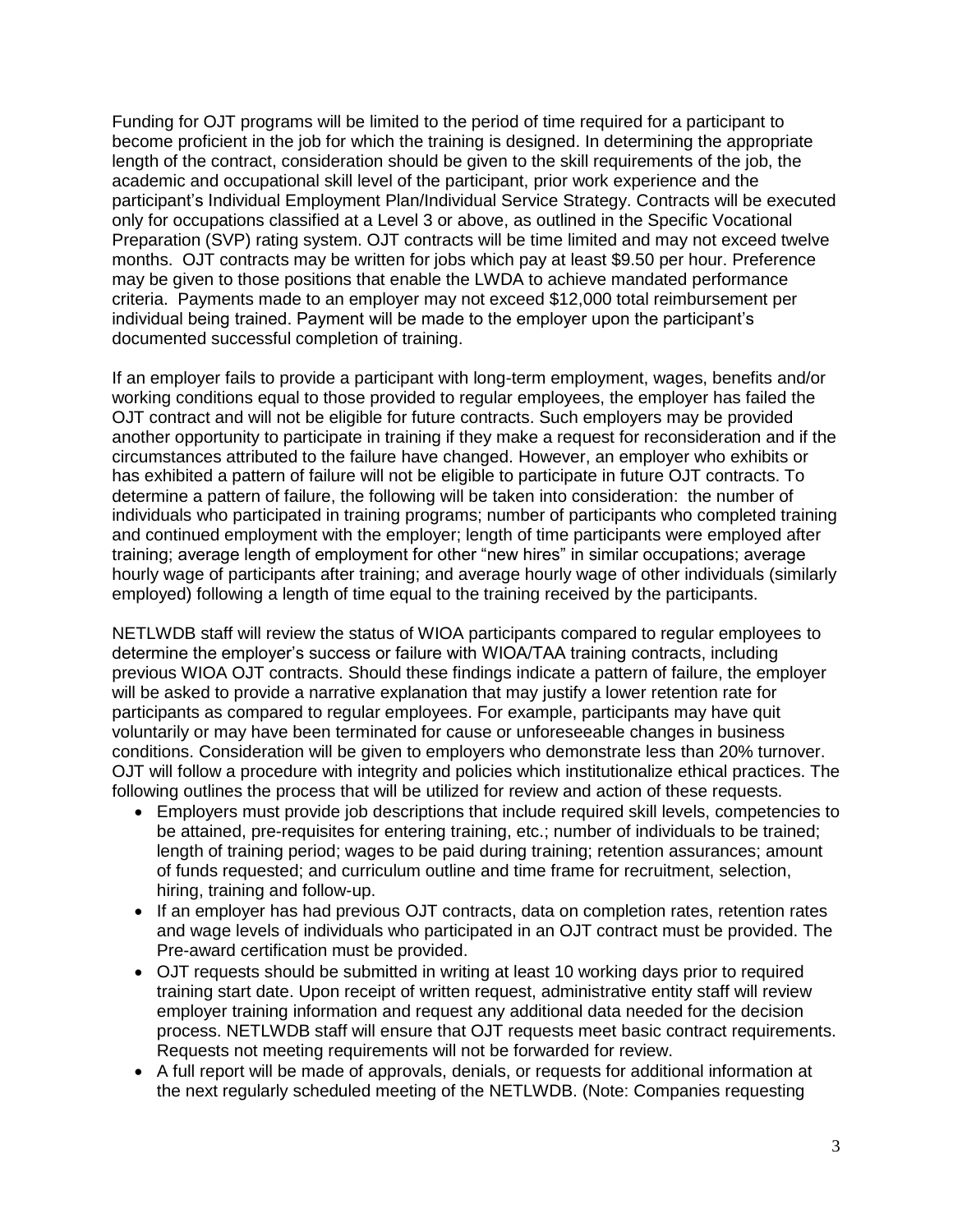OJT assistance will not be required to provide proprietary information. NETLWDB members have executed a Conflict of Interest Statement in which they have agreed to publicly acknowledge any connections to employers requesting funds.

- OJT programs must be developed in accordance with the needs of an employer, or group of employers, and must specify skill levels, employment competencies, retention outcomes and wage rates which promote achievement of WIOA performance measures. Employers participating in OJT programs must commit to employ/continue to employ those who successfully complete the training program which may include skill upgrade, instruction for workers to promote use of new technologies or new production methods, and/or workplace literacy. Each OJT contract must include a Training Plan which identifies skills/competencies to be acquired, length of training time, measurable outcomes, and performance benchmarks.
- Employers participating in an OJT program using WIOA funds must agree to employ and/or retain those workers who successfully complete the training programs. A wage increase may be made available to individuals who successfully complete these training programs contingent upon labor market needs and financial health of the company in accordance with any collective bargaining agreements. Training providers must provide appropriate performance information to the NETLWDB. Funds provided under the WIOA may not be used to provide OJT programs for employers which have a pattern of not retaining WIOA sponsored employees or for non-secular organizations.

The OJT credential measurable skills gain definition is outlined in USDOL and TDLWD Performance Guidance and includes nationally recognized degrees or certificates or recognized education credentials. Upon completion of an OJT, the employer or instructor will sign a Certificate of Completion acknowledging the participant has obtained skills and competencies recognized by employers for a specific job or occupation, as well as general skills and competencies necessary for a broad range of occupations or job readiness. These skills and competencies are identified in advance in the Training Plan of the Training Contract.

**Apprenticeship** – Apprenticeship is an "Earn and Learn" training model, providing a unique combination of structured learning with on-the-job training from an assigned mentor. Related instruction, technical training or other certified training is provided by apprenticeship training centers, technical schools, community colleges, and/or institutions employing distance and computer-based learning approaches. The goal is to provide workers with advanced skillsets that meet the specific needs of employers. Upon completion of an Apprenticeship program, participants receive an industry issued, nationally recognized credential that certifies occupational proficiency and is portable.

## **Customized Training (CT)** means training that:

- 1. Is designed to meet the special requirements of an employer (including a group of employers);
- 2. Is conducted with a commitment by the employer to employ an participant on successful completion of the training; and
- 3. For which the employer pays for not less than 50% of the costs of the training.

Customized Training (CT) may be provided to eligible and appropriate Adults, Dislocated Workers and Youth aged 18 and above. CT may be provided under contract with an employer in the private sector, private non-profit sector or public sector and developed based upon assessed employer need. Individuals may be identified as a candidate for CT contracts by NETLWDA staff or by employers, as appropriate. WIOA funds may be used to reimburse up to 50% of wages paid by employer for extraordinary costs of training. Employers are not required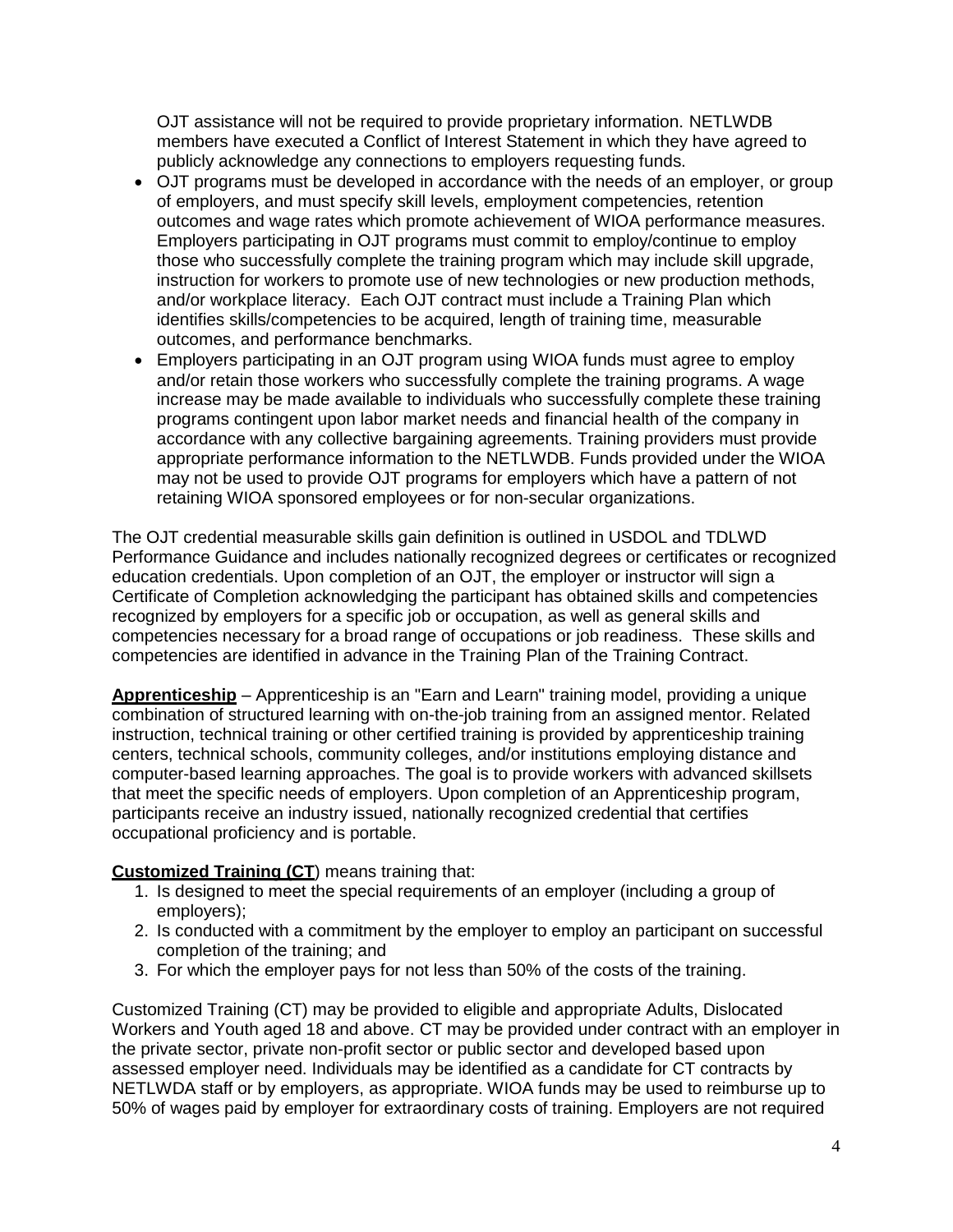to document such extraordinary cost. Incremental training/performance benchmarks will be outlined in each contract. Reimbursement may be provided upon completion of identified performance benchmarks. CT contracts may not be executed with an employer who has exhibited a "pattern of failing" to provide participants with continued long term employment with wages, benefits and working conditions that are equal to those provided regular employees who have worked a similar length of time and are doing similar work. No funds shall be used to provide CT opportunities for any business which has relocated to an area until 120 days from the date the company opened, with staff working at the Tennessee and LWDA location, if such relocation has resulted in the loss of employment at the company's original location. An employer must provide documentation of a valid workers' compensation policy. The employer must provide documentation that no employees are on layoff status in the training job classification and training must be full time and result in full time employment. Where possible, training should result in job advancement, increased earnings and additional skills and opportunity should exist for job advancement.

CT programs must be developed in accordance with the needs of an employer, or group of employers, and must specify skill levels, employment competencies, retention outcomes and wage rates which promote achievement of WIOA performance measures. Employers participating in CT programs must commit to employ/continue to employ those who successfully complete the training program which may include skill upgrade, instruction for workers to promote use of new technologies or new production methods, and/or workplace literacy. Each CT program must include a curriculum which identifies skills/competencies to be acquired, length of training time, measurable outcomes, and performance benchmarks.

Employers, or group of employers, participating in a customized training program must agree to provide payment for at least 50% of training program costs. CT programs must be procured through a competitive bid process conducted by the employer/group of employers. CT must result in a post-completion wage of at least \$9.50 per hour. Payments for CT programs may be made according to documented incremental benchmarks or may be paid upon conclusion and successful retention of participants in the training program.

Employers participating in a CT program using WIOA funds must agree to employ and/or retain those workers who successfully complete the training programs. A wage increase may be made available to individuals who successfully complete these training programs contingent upon labor market needs and financial health of the company in accordance with any collective bargaining agreements. Training providers must provide appropriate performance information to the NETLWDB. Funds provided under the WIOA may not be used to provide CT programs for employers which have a pattern of not retaining WIOA sponsored employees or for non-secular organizations.

For an employed worker, the individual must be earning less than or equal to the self-sufficiency wage as determined by the NETLWDB at the time of training. The training outlined for an employed worker must indicate that the occupational skills to be acquired are an upgrade of existing skills and that a specified earnings increase will occur upon successful completion. A CT program may be executed for an employed worker when the employee is not earning a selfsufficient wage, other requirements are met as outlined in this policy statement, and the training relates to the introduction of new technologies; introduction to new production or service procedures; the upgrading to new jobs that require additional skills; workplace literacy, or other appropriate purpose identified by the NETLWDB.

Funding for CT programs will be limited to the period of time required for a participant to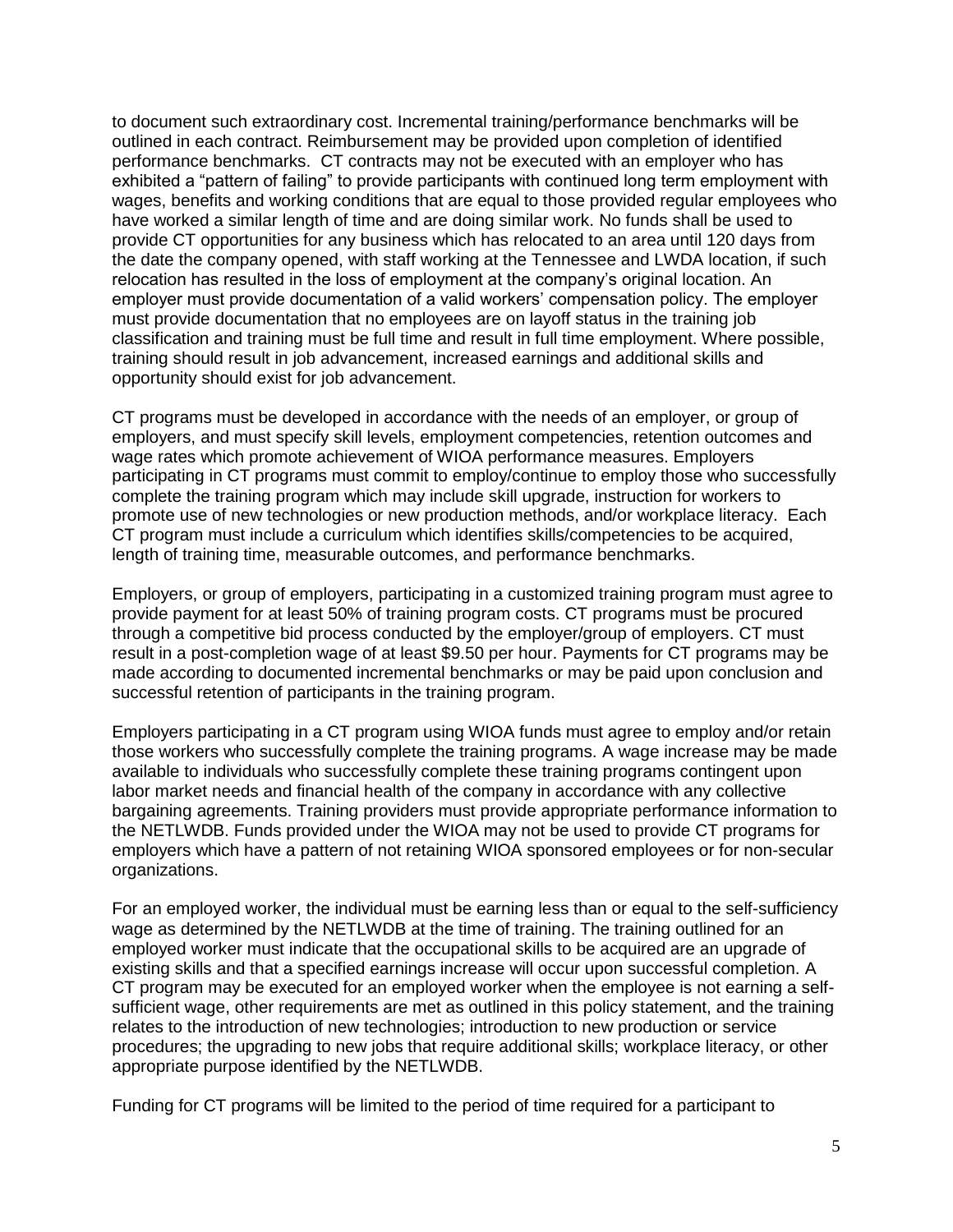become proficient in the job for which the training is designed. In determining the appropriate length of the contract, consideration should be given to the skill requirements of the job, the academic and occupational skill level of the participant, prior work experience and the participant's Individual Employment Plan/Individual Service Strategy. Contracts will be executed only for occupations classified at a Level 3 or above, as outlined in the Specific Vocational Preparation (SVP) rating system. Contracts will be time limited and may not exceed twelve months. Contracts may be written for jobs which pay at least \$9.50 per hour. Preference may be given to those positions that enable the NETLWDA to achieve mandated performance criteria. Payments made to an employer may not exceed \$12,000 total reimbursements per individual being trained. Payment will be made to the employer upon the participant's successful completion of training.

If an employer fails to provide a participant with long-term employment, wages, benefits and/or working conditions equal to those provided to regular employees, the employer has failed the contract and will not be eligible for future contracts. Such employers may be provided another opportunity to participate in training if they make a request for reconsideration and if the circumstances attributed to the failure have changed. However, an employer who exhibits or has exhibited a pattern of failure will not be eligible to participate in future contracts. To determine a pattern of failure, the following will be taken into consideration the number of individuals who participated in training programs; number of participants who completed training and continued employment with the employer; length of time participants were employed after training; average length of employment for other "new hires" in similar occupations; average hourly wage of participants after training; and average hourly wage of other individuals (similarly employed) following a length of time equal to the training received by the participants.

The comparison of WIOA participants with regular employees should provide enough information to determine the employer's success or failure with WIOA training contracts, including previous WIOA contracts. Should these findings indicate a pattern of failure, the employer will be asked to provide a narrative explanation that may justify a lower retention rate for participants as compared to regular employees. For example, participants may have quit voluntarily or may have been terminated for cause or unforeseeable changes in business conditions. Consideration will be given to employers who demonstrate less than 20% turnover.

The following outlines the process that will be utilized for review and action of these requests.

- Employers must provide, in writing or by electronic transmission to the NETLWDB Staff job descriptions that include:
	- o required skill levels,
	- o competencies to be attained,
	- o pre- requisites for entering training, etc.;
	- o number of individuals to be trained;
	- o length of training period;
	- o wages to be paid during training;
	- o retention assurances;
	- o amount of funds requested;
	- o curriculum outline and
	- o time frame for recruitment, selection, hiring, training and follow-up.
- If an employer has had previous contracts, data on completion rates, retention rates and wage levels of individuals who participated need to be provided. The Pre- award certification must be provided.
- Requests should be submitted in writing at least 10 working days prior to the required training start date. Upon receipt of written request, NETLWDB staff will review employer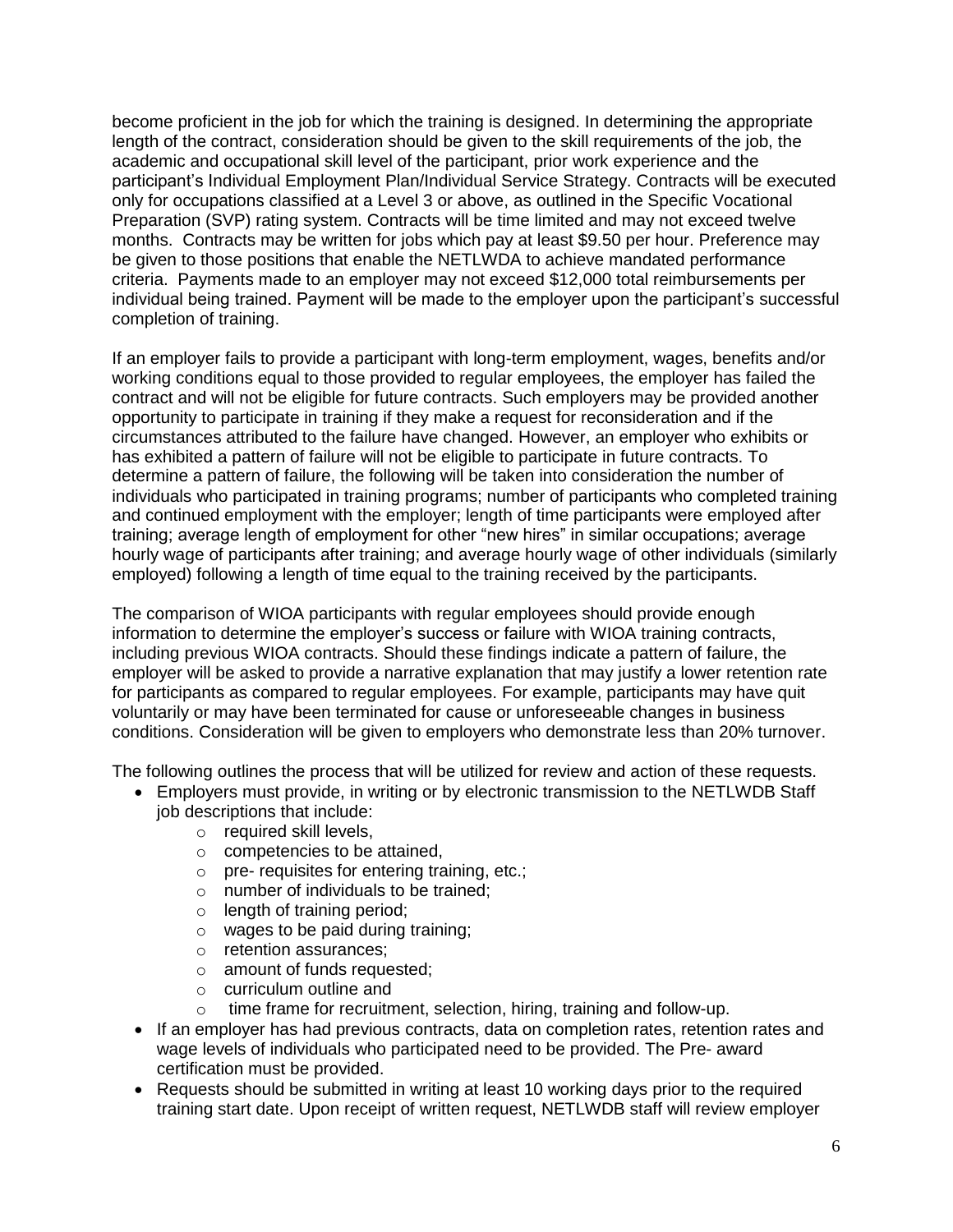training information and request any additional data needed for the decision process. Board staff will ensure that requests meet basic contract requirements. Requests not meeting requirements will not be forwarded for review.

- A full report will be made of approvals, denials, or requests for additional information at the next regularly scheduled meeting of the NETLWDB. (Note: Companies requesting assistance will not be required to provide proprietary information. NETLWDB members have executed a Conflict of Interest Statement in which they have agreed to publicly acknowledge any connections to employers requesting funds.)
- CT programs must be developed in accordance with the needs of an employer, or group of employers, and must specify skill levels, employment competencies, retention outcomes and wage rates which promote achievement of WIOA performance measures. Employers participating in CT programs must commit to employ/continue to employ those who successfully complete the training program which may include skill upgrade, instruction for workers to promote use of new technologies or new production methods, and/or workplace literacy. Each CT program must include a curriculum which identifies skills/competencies to be acquired, length of training time, measurable outcomes, and performance benchmarks.
- Employers, or group of employers, participating in a customized training program must agree to provide payment for at least 50% of training program costs. CT programs must be procured through a competitive bid process. CT must result in a post-completion wage of at least \$9.50 per hour. Payments for CT programs may be made according to documented incremental benchmarks or may be paid upon conclusion and successful retention of participants in the training program.
- Employers participating in a CT program using WIOA funds must agree to employ and/or retain those workers who successfully complete the training programs. A wage increase may be made available to individuals who successfully complete these training programs contingent upon labor market needs and financial health of the company in accordance with any collective bargaining agreements. Training providers must provide appropriate performance information to the NETLWDB. Funds provided under the WIOA may not be used to provide CT programs for employers which have a pattern of not retaining WIOA sponsored employees or for non-secular organizations.
- The AJC Business Services Team will collaborate with NETLWDB Staff according to established practice.

The CT credential measurable skills gain definition is outlined in USDOL and TDLWD Performance guidance and includes nationally recognized degrees or certificates or recognized education credentials. Upon completion of a CT, the employer or instructor will sign a Certificate of Completion acknowledging the participant has obtained skills and competencies recognized by employers for a specific job or occupation, as well as general skills and competencies necessary for a broad range of occupations or job readiness. These skills and competencies are identified in advance in the Training Schedule of the Training Contract.

**Work Experience** is a planned, structured learning activity that takes place in a workplace setting for a limited period of time. Work experience may be paid or unpaid. Work experience functions as a workplace-values activity for acquiring of behavioral competencies and specific occupation or job skills. The primary intent of work experience is to provide participants with opportunities for career exploration and skill development to gain work readiness skills in preparation for employment.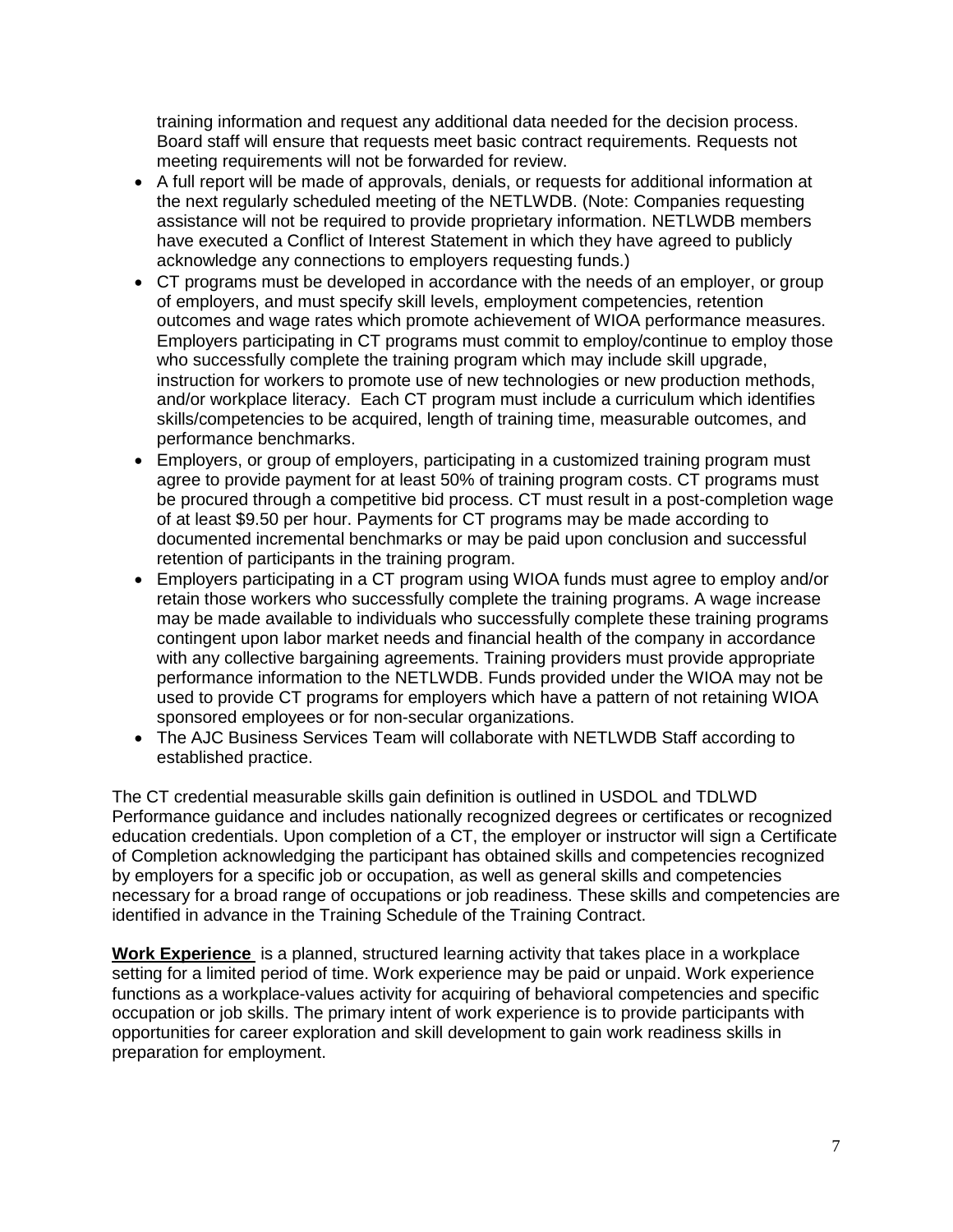Work experiences should enable Youth, Adults and Dislocated Workers to gain exposure to the working world and its requirements. Work experience is designed to aid participants in a structured environment, learning good work habits with the focus on career exploration. Work experience must be based on identified needs of the adult and dislocated worker. Use of work experience situation must be based on an assessment and identified on the participant's Individual Employment Plan (IEP) or Individual Service Strategy (ISS). Work experience may be combined with classroom instruction relating to a particular position, occupation, industry or basic skills and abilities to successfully compete in the local labor market. Work experience is an intermediate employment step toward the long-term goal of moving along a career path.

Work experience may be conducted in the private-for profit, private non-profit and public sectors. Although a business, public agency or non-profit may also receive some benefit from work experience in the form of work being done or recruiting a potential new employee, the primary goal of work experience is to benefit the participant. Unpaid work experience is an activity exposing participants to the working environment. Attention must be given to ensure that work experience arrangements do not unfavorably impact current employees and do not impair existing contracts for services or collective bargaining agreements. Work experience, including internships, in the private for-profit sector must be structured so as not to appear to be subsidizing private for-profit operations. The work of the participant should not materially impact the profit margin of a private-for-profit company.

Although the WIOA law prescribes a minimum of 75% of WIOA Youth funds to be spent on OSY, the State of TN TDLWD has been granted a waiver by USDOL to expend up to 50% on ISY. WIOA prioritizes work experience with the requirement that Boards must spend a minimum of 20% of Youth funds on work experience. Work experiences for Youth and Young Adult participants provide opportunities for career exploration and skill development. Work experiences must include academic and occupational education. The types of work experiences include summer employment opportunities and other employment opportunities available throughout the year; Pre- apprenticeship programs; Internships and job shadowing; and On-thejob training (OJT) opportunities.

**Transitional Jobs**, as described in WIOA §134(d)(5), to individuals with barriers to employment who are chronically unemployed or have an inconsistent work history. The NETLWDB may use not more than 10% of the funds allocated to the local area to provide transitional jobs that:

- are time-limited work experiences that are subsidized and are in the public, private, or nonprofit sectors for individuals with barriers to employment who are chronically unemployed or have an inconsistent work history;
- are combined with comprehensive employment and supportive services; and
- are designed to assist the individuals to establish a work history, demonstrate success in the workplace, and develop the skills that lead to entry into and retention in unsubsidized employment.

**Pre-Apprenticeship** – Pre-apprenticeship is a program or set of strategies designed to prepare individuals to enter and succeed in registered apprenticeship programs and has a documented partnership with at least one, if not more, registered apprenticeship programs(s).

**Job Shadowing** – A work experience option where youth learn about a job by walking through the work day as a shadow to a competent worker. The job shadowing work experience is a temporary, unpaid exposure to the workplace in an occupational area of interest to the youth.